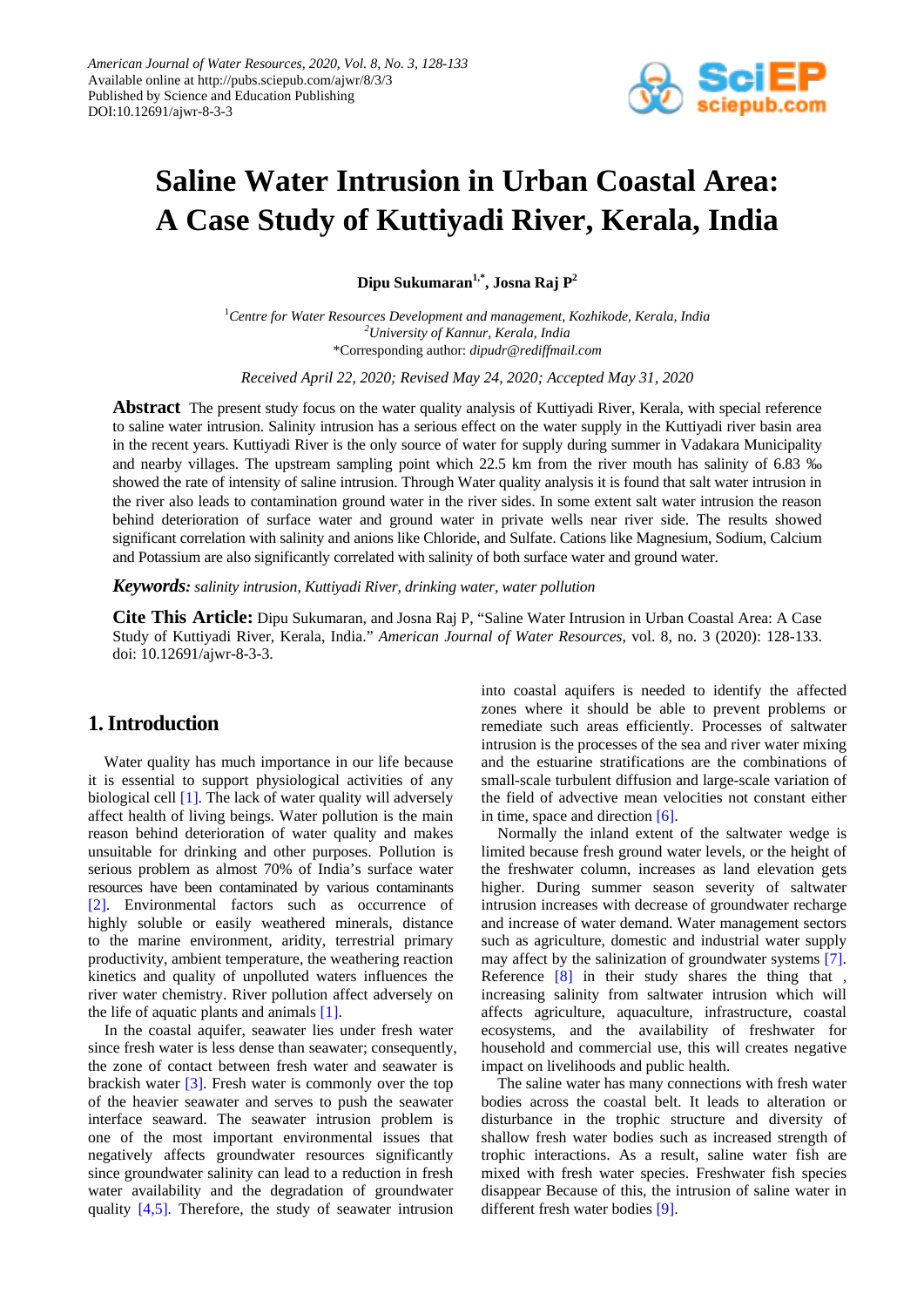## **2. Materials and Methods**

### **2.1. Study Area**

Kuttiady River originating from the Narikota Ranges on the western slopes of the Wayanad Hills a part of Western Ghats at with a length of 74 km. The River water is used for supply by water authority in Vadakara Municipality and nearby villages. The present study was conducted on different sampling points in the Kuttiady River for surface water analysis [\(Table 1\)](#page-1-0). Groundwater analysis was also done along the river basin.

<span id="page-1-0"></span>

| Sl. No         | Sampling stations | Latitude             | Longitude   |
|----------------|-------------------|----------------------|-------------|
|                | SW <sub>1</sub>   | $11^{\circ}34'18.6"$ | 75°35′36.5" |
| $\mathfrak{D}$ | SW <sub>2</sub>   | $11^{\circ}33'8.47"$ | 75°36'6.07" |
| 3              | SW3               | $11^{\circ}31'6.31"$ | 75°39'3.26" |
|                | SW <sub>4</sub>   | 11°34'2.77"          | 75°41′06.5" |
| 5              | SW <sub>5</sub>   | $11^{\circ}36'1.50"$ | 75°42'3.47" |
|                | SW 6              | $11^{\circ}36'5.70"$ | 75°44'5.44" |
|                | SW <sub>7</sub>   | $11^{\circ}37'5.02"$ | 75°47'6.19" |

**Table 1. The location of the sampling stations**

#### **2.2. Collection and Preservation of Samples**

To evaluate the quality of water with special reference to salinity in each sampling stations water samples are collected in 1 L plastic containers and brought to the laboratory in ice box. Before taking the water samples, the containers are washed with distilled water and rinse two times with the water sample. The water samples for the bacteriological analysis are collected separately in sterilized plastic bottles. Ground water samples are collected clustery but network method is followed in order to determine the rate of saline water intrusion with increasing of distance from the River.

Soil samples were collected from the area where ground water samples are collected to understand the influence of salinity on soil mainly to focus on the texture difference and salinity intrusion rate. Soil samples were taken by removing the top soil and collected in plastic samples and followed by air dried in laboratory. Standard methods were used or the analysis of different physico- chemical parameter[s \[10\].](#page-5-7)

## **3. Results and Discussion**

The study is conducted in pre-monsoon season. The results from the analysis were compiled and the values obtained for the physic chemical parameters are given in the [Table 2.](#page-1-1)

pH of the water samples varied from 6.89 -7.7 during pre-monsoon season, with an average 7.3. pH is an important ecological factor that provides an important piece of information in many types of geochemical equilibrium or solubility calculations.

The electrical conductivity (EC) of the water samples varied from 32840 - 31.32 μS/cm with mean value of 14459.5 μS/cm. The sample point SW 1, close to the estuary point about 200 cm distance has the higher EC where the upstream sample has the lowest value. It is clear that as the distance from the sea increases the EC value shows decrease. High conductivity during pre-monsoon might be attributed to saline intrusion from sea [\[11\].](#page-5-8) In the month of March, the climatic condition differed and was indicated through higher salinity (EC) and hardness values. The concentration goes down in Monsoon season due to huge fresh water discharge through the river and natural cleaning process remains operating [\[12\].](#page-5-9) Total suspended solids that determine the depth to which photosynthetic organisms grow [\[11\].](#page-5-8) Maximum TDS found is 50520 and minimum is 20.52 at upstream of the river. EC of SW4 is slighty higher than that of SW 5. SW5 has lower salinity than SW4, but it has slightly higher concentration of chloride and magnesium, it may be due to the considerably influenced by human activities, and it might have derived from domestic effluents, fertilizers, and natural sources, weathering of chloride-bearing minerals [\[13\].](#page-5-10)

**Table 2. Physico-chemical characteristic of surface water of Kuttiady River**

<span id="page-1-1"></span>

| Parameter                            | SW1    | SW <sub>2</sub> | SW3      | SW <sub>4</sub> | SW <sub>5</sub> | SW 6     | SW <sub>7</sub> |
|--------------------------------------|--------|-----------------|----------|-----------------|-----------------|----------|-----------------|
| pH                                   | 7.34   | 7.7             | 7.34     | 7.41            | 6.89            | 6.9      | 6.98            |
| Electrical conductivity $(\mu S/cm)$ | 32840  | 25620           | 20140    | 9232            | 9222            | 179      | 31.32           |
| $TDS$ (mg/l)                         | 50520  | 39340           | 14290    | 14190           | 14240           | 115.1    | 20.52           |
| Salinity (ppt)                       | 33.42  | 25.23           | 10.25    | 8.26            | 6.83            | 0.07     | 0.02            |
| Turbidity (NTU)                      | 5.1    | 3.3             | 2.4      | 0.7             | 0.4             | 0.2      | $\Omega$        |
| Sulphate (mg/l)                      | 2296   | 1492            | 1464     | 772             | 751.2           | 5.84     | 2.4             |
| Total Alkalinity (mg/l)              | 101.92 | 90.16           | 43.12    | 39.2            | 39.2            | 19.6     | 11.6            |
| Chloride (mg/l)                      | 16913  | 11275           | 7651.5   | 4429.8          | 6242.4          | 40.27    | 4.03            |
| Sodium (mg/l)                        | 11162  | 8672            | 4205     | 3080            | 2025            | 22.54    | 2.14            |
| Potassium (mg/l)                     | 490    | 375             | 217.5    | 70              | 15              | 1.31     | 0.33            |
| Iron $(mg/l)$                        | 0.11   | 0.24            | 0.09     | 0.7             | 0.08            | $\Omega$ | $\mathbf{0}$    |
| Nitrate $(mg/l)$                     | 2.79   | 0.66            | 0.66     | 0.65            | 0.13            | 0.02     | $\mathbf{0}$    |
| Phosphate (mg/l)                     | 0.66   | $\Omega$        | $\Omega$ | $\Omega$        | 0.6             | $\Omega$ | $\Omega$        |
| Total Hardness (mg/l)                | 5742   | 4158            | 3564     | 1584            | 2178            | 31.68    | 7.92            |
| Calcium Hardness (mg/l)              | 792    | 495             | 475.2    | 316.8           | 178.2           | 11.88    | 3.96            |
| Magnesium Hardness (mg/l)            | 4950   | 3663            | 3088.8   | 1267.2          | 1999.8          | 19.8     | 3.96            |
| Calcium (mg/l)                       | 316.8  | 198             | 190      | 126.7           | 71.28           | 4.75     | $\Omega$        |
| Magnesium (mg/l)                     | 1202   | 890.1           | 750.6    | 397.9           | 485.9           | 4.81     | 0.96            |
| DO(mg/l)                             | 5.0    | 5.1             | 6.60     | 6.89            | 7.04            | 7.48     | 7.67            |
| BOD (mg/l)                           | 1.7    | 1.45            | 1.39     | 0.95            | 0.76            | 0.4      | 0.22            |
| $COD$ (mg/l)                         | 496.4  | 496.4           | 460.9    | 276.6           | 85.09           | 21.27    | 7.09            |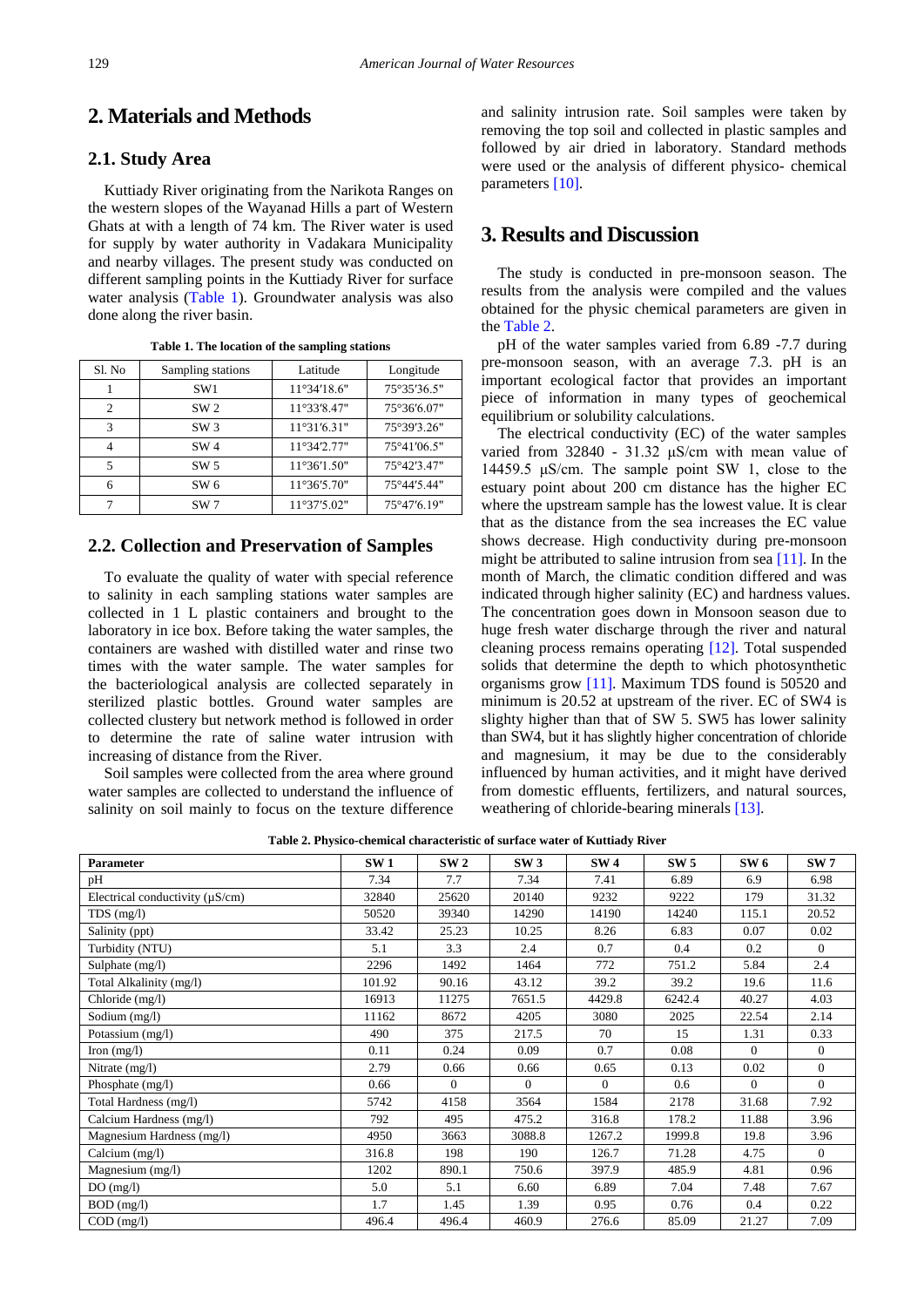The observed values of salinity ranged from 0.02ppt to 33.42 ppt. It is clear that the salinity along the course of the river decreases as on going to upstream portion of the river. It is also due to the influx of sea water into the river. Due to high evaporation, sea water dominance and cessation of freshwater flow from the upper reache[s \[14\].](#page-5-11)

Chlorides are normally present in water in the form of sodium chloride. Their concentration above 250 mg/L produces a noticeable salt taste in water. SW1 has the maximum chloride value of 16913mg/l and that of upstream sample is 4.03mg/l. The results reveals that chloride content of the samples except sw6 and sw7 are higher than the permissible limit of chloride. Chlorides are toxic to most plants, so they should be checked for irrigation waters. The tolerance limit for surface waters used for irrigation is 600 mg/L, and values in most of samples were found high and so the river water cannot be suitably used for irrigation without any hazard from chlorides [\[15\].](#page-5-12)

The percentage of sodium (Na) ions is often taken as important parameter deciding the suitability of water for irrigation [\[16\].](#page-5-13) Na is one of the important naturally occurring cations and its concentration in fresh waters is generally lower than that of calcium and magnesium [\[17\].](#page-5-14) But in the present investigation, the average concentration of Na is comparatively higher than that of Ca and Mg. The concentration of dissolved salts like Sodium chloride and Potassium chloride influence the conductivity of water. Sodium is the most abundant cation in seawater and its concentration generally increases towards the coast. The Na levels were very high ranging from 2.14mg/l to 11162.5mg/l. Here except SW6 and SW7, all samples

shows higher sodium concentration. Thus, the water is not suitable for drinking or irrigation. Saltwater intrusion is the reason behind this, and it is clear from results that as the distance increase the concentration of both sodium and potassium decreases. Presence of Potassium in the natural waters is very important since it is an essential nutrient element.

Total hardness is a parameter of water quality used to describe the effect of dissolved mineral (Ca and Mg), determining solubility of water for domestic, industrial and drinking purpose attributed to presence of bicarbonates, sulphate, chloride and nitrates of Calcium and Magnesium [\[18\].](#page-5-15) It is found that high total hardness is at the near estuary point value of 5742mg/l and upstream sample has TH of 7.92mg//l [\(Figure 3\)](#page-3-0).

Calcium content in the water sample ranged between 0 - 316.8mg/l. Mg content is ranged between 0.96mg/l to 1202mg/l. This findings satisfies the Na+ content of surface samples which is high due to intrusion.Sw5 shows high Magnesium content than SW4, it may due to more consumption of river water for irrigation and other purposes, enhances the entering and existence of saline water in the bottom of the river. The Magnesium content in water is generally affected by low levels of dissolved oxygen.

Biological Oxygen Demand (BOD) is used as the index of organic pollution of waste water that can be decomposed by bacteria under anaerobic conditions. Oxygen content of water varies with temperature, salinity, turbulence, photosynthetic activity of algae and higher plants atmospheric pressure*.* BOD value is low for upstream sample indicating that is less polluted [\(Figure 2\)](#page-2-0).





<span id="page-2-0"></span>

**Figure 2.** Variation in DO, BOD and COD of the samples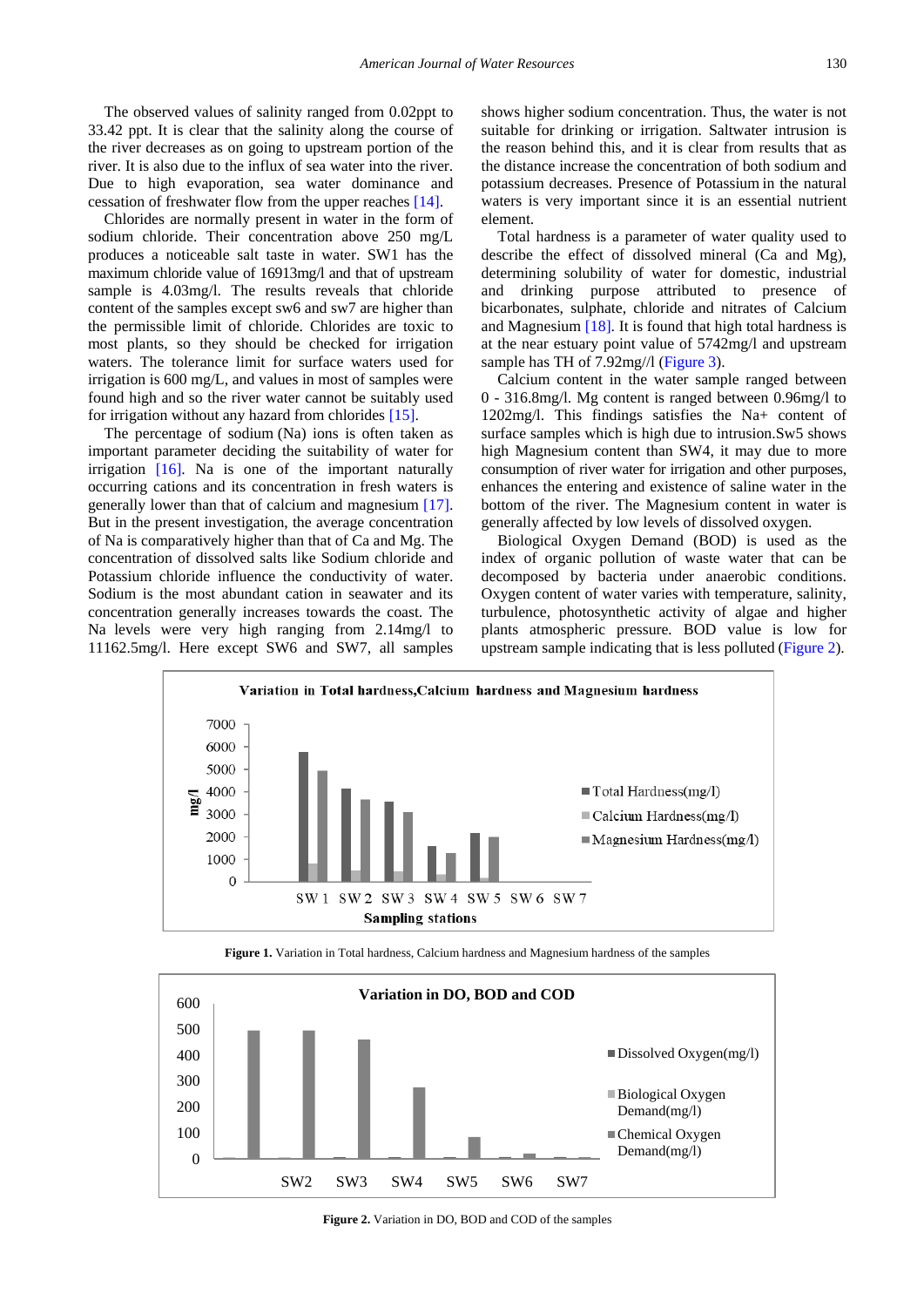<span id="page-3-1"></span>

| <b>Stations</b>             | SW      | SW 2    | SW <sub>3</sub> | SW <sub>4</sub> | SW.     | SW 6    | SW7    |
|-----------------------------|---------|---------|-----------------|-----------------|---------|---------|--------|
| Total coliforms (MPN/100ml) | 460     | 240     | 100             | 240             | 240     | 240     |        |
| Escherichia coli            | Present | Present | Present         | Present         | Present | Present | Absent |

Higher Chemical oxygen demand (COD) values may indicate pollution from domestic sewage and industrial effluents. In the present study COD varies from 7.09 mg/l to 496.4 mg/l. In the present investigation as salinity increased, COD increased significantly. In the coastal zone, estuaries vary from brackish to fully saline, and due to the high concentrations of chloride the COD values are elevated.

All the water samples are found to be contaminated with microbes. The total coliforms count in samples maximum is 1100MPN/100 ml. presence of E.*coli* is found in all samples except the upstream sample [\(Table 3\)](#page-3-1). Microbial water quality of the river is poor and not suitable for domestic use without treatment. For agricultural purposes there is a possibility of contamination from vegetables and other crops eaten in their raw state. The poor microbiological quality might be due to contamination caused by human activities and livestock.

#### **3.1. Correlation Analysis of Surface Water**

The correlation coefficient (r) between various pairs of the physic-chemical parameters of surface water samples Kuttiady River was analyzed. EC shows significant positive correlation with TDS, TH, Salinity, TA, Chloride, Sulphate, Calcium, Magnesium, Sodium, Potassium, and medium correlation with Phosphate and very minute with iron. TDS, Total Hardness (TH), Salinity are significantly correlated with each other. This indicate that the increase of TDS increase the Salinity and Total Hardness of water. Most anions show very significant correlation with Salinity. Among these, Chloride and Sulphate shows very significant correlation with salinity that of phosphate is medium. All cations show also very significant correlation with salinity.

## **3.2. Ground Water Quality Analysis with Special Reference to Saline Intrusion from the Kuttiady River**

<span id="page-3-0"></span>The value of TDS plays a vital role in the groundwater whether the water is potable or for domestic use. The dissolved solids refer to any minerals, salts, cations, or anions dissolved in water. Total dissolved salt comprise of inorganic salts like calcium, magnesium, potassium, sodium, bicarbonates, chlorides, and sulphates. The value of TDS is found to be in between 105mg/l to 2493mg/l. Average value is 591.2mg/l [\(Table 4\)](#page-4-1). Even the average value exceeds the desirable limit of TDS and one sample at SW2 sampling station is higher than the permissible limit. EC is directly related to TDS, the locations showing high contents of EC support higher TDS concentration. TDS value of groundwater samples shows that it is much affected by the intrusion from the river. The existence of turbidity in water will affect its acceptability to consumers. Seven samples have higher than permissible limit of 5NTU. It may due to anthropogenic activities and results gives that samples having high turbidity possess high iron content. As distance increases turbidity value decreases [\[19\].](#page-5-16)

The observed value of salinity ranged from 0.07ppt to 2.02 ppt. The sample GW-B1 has the high salinity [\(Figure 3\)](#page-3-0).

The concentration of Chloride ranged from 16.11mg/l to 966.5mg/l. The permissible limit of chloride is 1000mg/l. All samples comes under the limit, with an average of 177.37mg/l. Chlorides are toxic to most plants, so they should be checked for irrigation waters.

Soil analysis is done for the surface sample station SW2, SW4 and SW5, named S1, S2, S3 and respectively. Results show that salinity not that much affected the soil samples [\(Table 5\)](#page-4-2). SW4-S has the higher organic content. Texture analysis of the soil found that S1 and S2 were fine sand and S3 is loamy fine have more clay content. Fine sand having high proportion of sand content may enhances the rate of saltwater intrusion into ground water, where loamy fine sand have little more clay content. Results shows that the soil sample (S1) in the second surface sample point shows high salt content in the ground water where area of S2 and S3 are comparatively low. Ground water in the S3 sample area found little variation in salt content than that of S3; it may be due to difference in geographical conditions of that area. Organic matter of soil is not affected by saline intrusion. Saline intrusion in the selected areas for soil analysis shows that not affected the soil salinity and its organic content.



**Figure 3.** Variation in salinity in Groundwater samples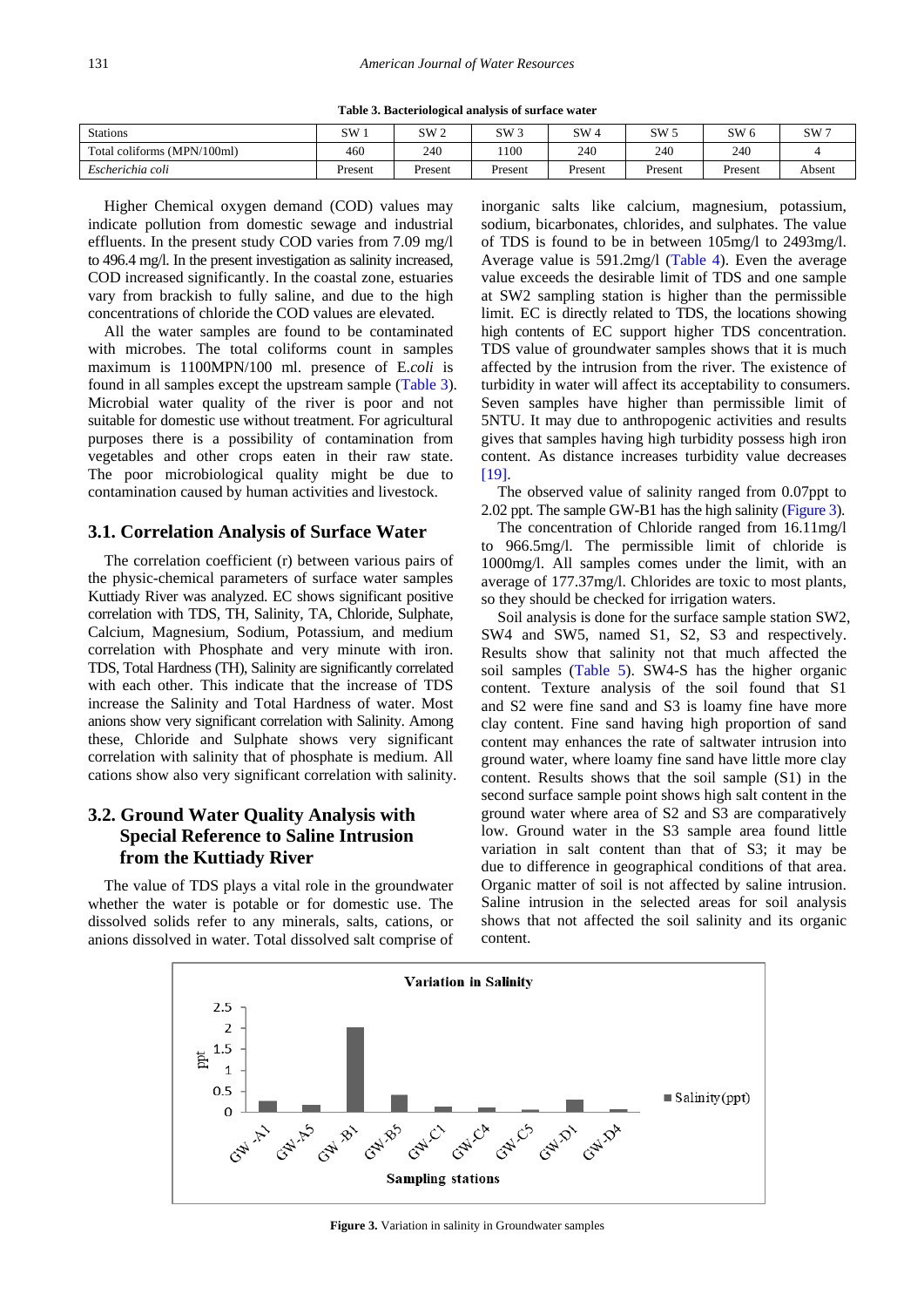<span id="page-4-1"></span>

| <b>Stations</b> | pH   | <b>TDS</b><br>(mg/l) | Salinity<br>(ppt) | Turbidity<br>(NTU) | Chloride<br>(mg/l) | Sodium<br>(mg/l) | Iron<br>(mg/l) |
|-----------------|------|----------------------|-------------------|--------------------|--------------------|------------------|----------------|
| $GW-A1$         | 7.2  | 365                  | 0.28              | 0.79               | 44.3               | 23.12            | 0.89           |
| $GW-A2$         | 6.33 | 269.3                | 0.2               | 0.97               | 44.3               | 23.07            | 0.05           |
| $GW-A3$         | 6.54 | 338.2                | 0.29              | 1.95               | 56.37              | 18.81            | 0.04           |
| $GW-A4$         | 7.45 | 391                  | 0.25              | 14.55              | 36.24              | 35.82            | 0.07           |
| $GW-A5$         | 6.42 | 246.9                | 0.18              | 2.76               | 36.24              | 34.18            | $\theta$       |
| $GW-B1$         | 7.63 | 2493                 | 2.02              | 8.5                | 966.5              | 342.1            | 1.03           |
| $GW-B2$         | 8.15 | 1744                 | 1.39              | 1.8                | 644.33             | 215.1            | 0.13           |
| $GW-B3$         | 7.85 | 809                  | 0.62              | 1.8                | 221.5              | 107.7            | 0.21           |
| $GW-B4$         | 7.82 | 911.4                | 0.7               | 5.6                | 241.6              | 143.5            | $\mathbf{0}$   |
| $GW-B5$         | 7.79 | 544.9                | 0.41              | $\theta$           | 124.84             | 41.35            | $\Omega$       |
| $GW-C1$         | 6.69 | 257.5                | 0.15              | 0.8                | 20.14              | 25.25            | 0.2            |
| $GW-C2$         | 6.43 | 207.5                | 0.13              | $\theta$           | 20.14              | 33.82            | 0.71           |
| $GW-C3$         | 6.58 | 154.4                | 0.09              | 3.2                | 16.11              | 9.66             | 1.4            |
| $GW-C4$         | 6.42 | 177                  | 0.11              | $\theta$           | 20.16              | 6.27             | 0.09           |
| $GW-C5$         | 6.2  | 105                  | 0.07              | 1.2                | 16.11              | 9.6              | 0.5            |
| $GW-D1$         | 6.27 | 478.1                | 0.3               | 7.1                | 169.13             | 41.4             | 0.52           |
| $GW-D2$         | 6.74 | 456.7                | 0.29              | 0.6                | 149                | 35.92            | 0.08           |
| $GW-D3$         | 6.49 | 166.5                | 0.1               | 42.3               | 36.24              | 16.02            | 0.8            |
| $GW-D4$         | 6.5  | 134                  | 0.08              | 6.6                | 28.18              | 10.03            | 0.31           |
| $GW-D5$         | 6.5  | 158.5                | 0.1               | 16                 | 28.18              | 9.4              | 0.23           |

**Table 4. Physico-chemical characteristic of Groundwater**

**Table 5. Soil textural Analysis**

<span id="page-4-2"></span>

| Sampling stations | % of suspension     | %Sand | % of clay                | % of silt       | Organic Carbon% |
|-------------------|---------------------|-------|--------------------------|-----------------|-----------------|
| ມ⊥                | າ າະ<br><u>_.__</u> | 97.75 |                          | ሰ ሳሩ<br>∪.∠J    | 0.35            |
| $\sim$<br>← ک     | 75                  | 95.25 | 4.5                      | 0.25            | 0.42            |
| $\sim$<br>ມ       | 14.75               | 85.25 | $\overline{\phantom{0}}$ | ን 75<br>د ، ، ، | 0.3             |

## **4. Conclusion**

The results show that occurrence of significant salt water intrusion in the river. Up to 22.47Km away from river mouth, that is the surface sampling point SW5 has 6.83ppt salinity, means that much of concentration of salt content is exist in the surface water of river. Salinity is reduced to 0.07ppt in the SW6, where the upstream sampling point has salinity value of 0.02 ppt. So up to SW6 significant salinity is reported. It is understood that the significant role of distance, means the salinity is decreases with increasing of distance from the river mouth. Concentration of anions like sulfate, chloride and cations like sodium, potassium, calcium and magnesium has important contribution in the salinity of river, these elements in the river also decreases with increasing of distance from river mouth.

The analysis of ground water quality in the river side reveals that effect of saline intrusion. The salinity in the ground water GW-B1 collected from the second surface sampling point shows high salinity, and by water quality index it is under the very poor water quality. Network method of analysis of ground water sample helps to understand the role of distance, it is clear that when distance from the river side increases the effect of saline intrusion is decreased. Results also reveal that there is deterioration most of ground water samples collected closest to river side. Most of the ground water is contaminated with microbes also. Geographical conditions and anthropogenic actions may be reasons behind some fluctuations in salt concentration. Soil is not that much affected by saline intrusion.

The salinity of river is some extent become a reason of deteriorating quality of river water and may leads to unfit for irrigation, may become a threat of the existence of aquatic fauna and flora. High salt content may leads to replace the aquatic fauna by organism which is more adaptive to saline conditions. The river water is mainly depend for the water supply by water authority, the occurrence of saline intrusion in the river become very intensive during summer season leads to the unavailability of fresh water for water supply. So the implementation of regulator come bridge in the selected points of the river and allowing of the maximum runoff to downstream may help to reduce the intensity of saline intrusion in the river. Strict action should be taken by the government against sand dredging because sand dredging is one of the main reasons behind intrusion of salt water into fresh water bodies like river from the sea.

## **Acknowledgements**

The authors acknowledge with gratitude the help and support Executive Director, CWRDM. This research was a part of Masters Dissertation in Environmental Sciences.

## **References**

<span id="page-4-0"></span>[1] Agrawal, A., Pandey, R. S., & Sharma, B., "Water pollution with special reference to pesticide contamination in India", *Journal of Water Resource and Protection*, *2*(05), p. 432, 2010.